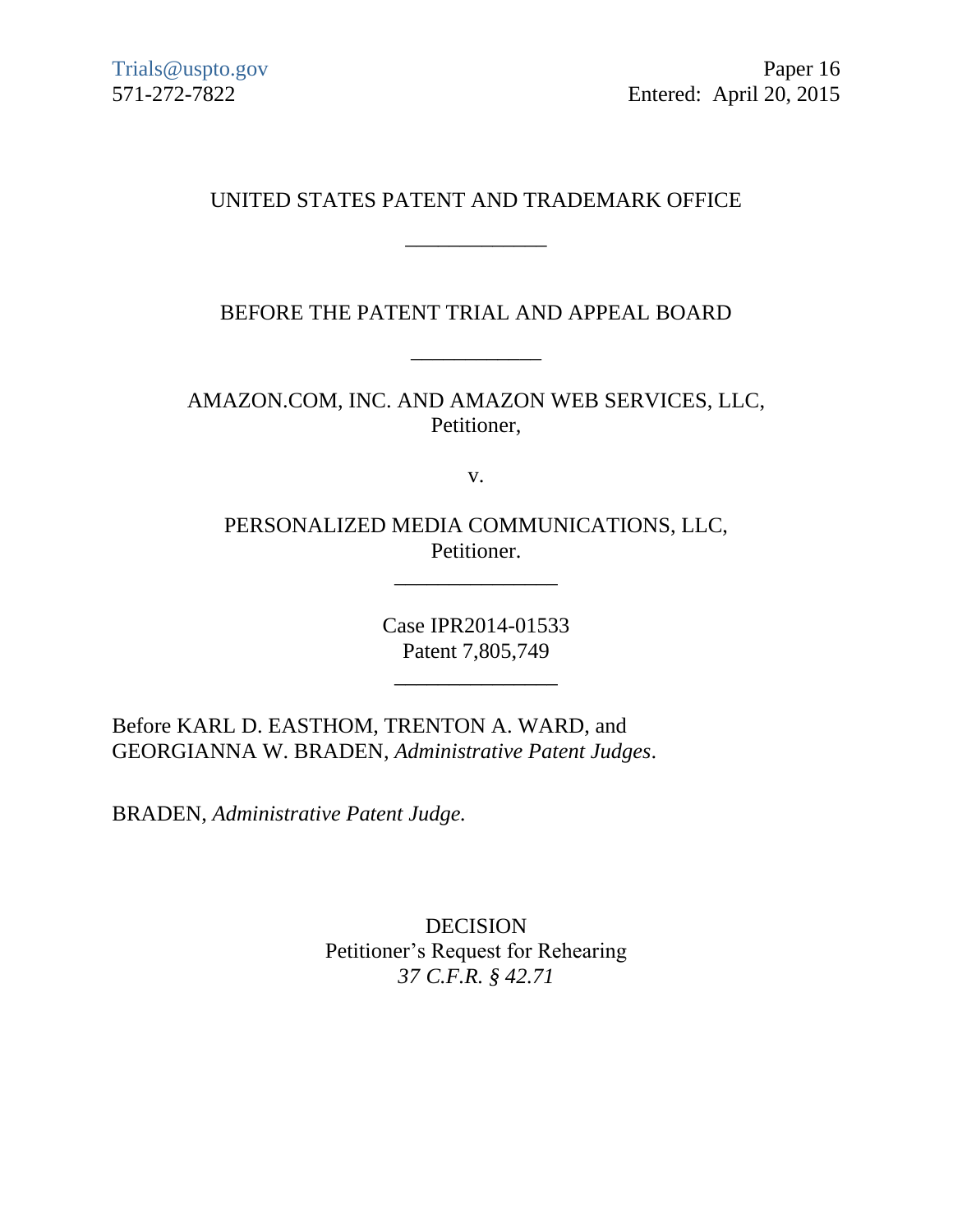#### I. INTRODUCTION

Amazon.Com, Inc. and Amazon Web Services, LLC ("Petitioner") filed a request for rehearing (Paper 11, "Rehear. Req.") of the Board's Decision to Institute (Paper 7, "Decision"). In the Decision, the Board declined to institute on Petitioner's challenges asserting that (i) claims 2, 3, 9–13, 18, 24, 49, 52, and 53 of U.S. Patent No. 7,805,749 (Ex. 1001, "the '749 patent") are anticipated by Jeffers, and (ii) claims 2, 3, 9–13, 18, 24, 49, 52, and 53 of the'749 patent would have been obvious in view of Campbell. Decision, 17–20. The Board determined Petitioner failed to demonstrate that Jeffers and Campbell were prior art to the challenged patent claims. *Id.* at 17–20. Thus, the Board declined to institute an *inter partes* review based on the challenges asserting that Jeffers or Campbell rendered the claims unpatentable. The Board, however, determined that Petitioner had demonstrated a reasonable likelihood of showing the challenged claims would have been obvious in view of Powell and Guillou. *Id.* at 20. Therefore, the Board instituted an *inter partes* review based solely on the third challenge presented by Petitioner. *Id.* at 30.

Petitioner seeks rehearing of the Decision, contending that Campbell constitutes prior art to the '749 patent and requesting that the Board institute a trial on the grounds that claims 2, 3, 9–13, 18, 24, 49, 52, and 53 of the '749 patent would have been obvious in view of Campbell. Rehear. Req. 1–2.

For the reasons provided below, we *deny* Petitioner's request for rehearing.

#### II. DISCUSSION

## *A. Standard of Review*

A request for rehearing "must specifically identify all matters the party believes the Board misapprehended or overlooked, and the place where each matter was previously addressed in a motion, an opposition, or a reply." 37 C.F.R.

2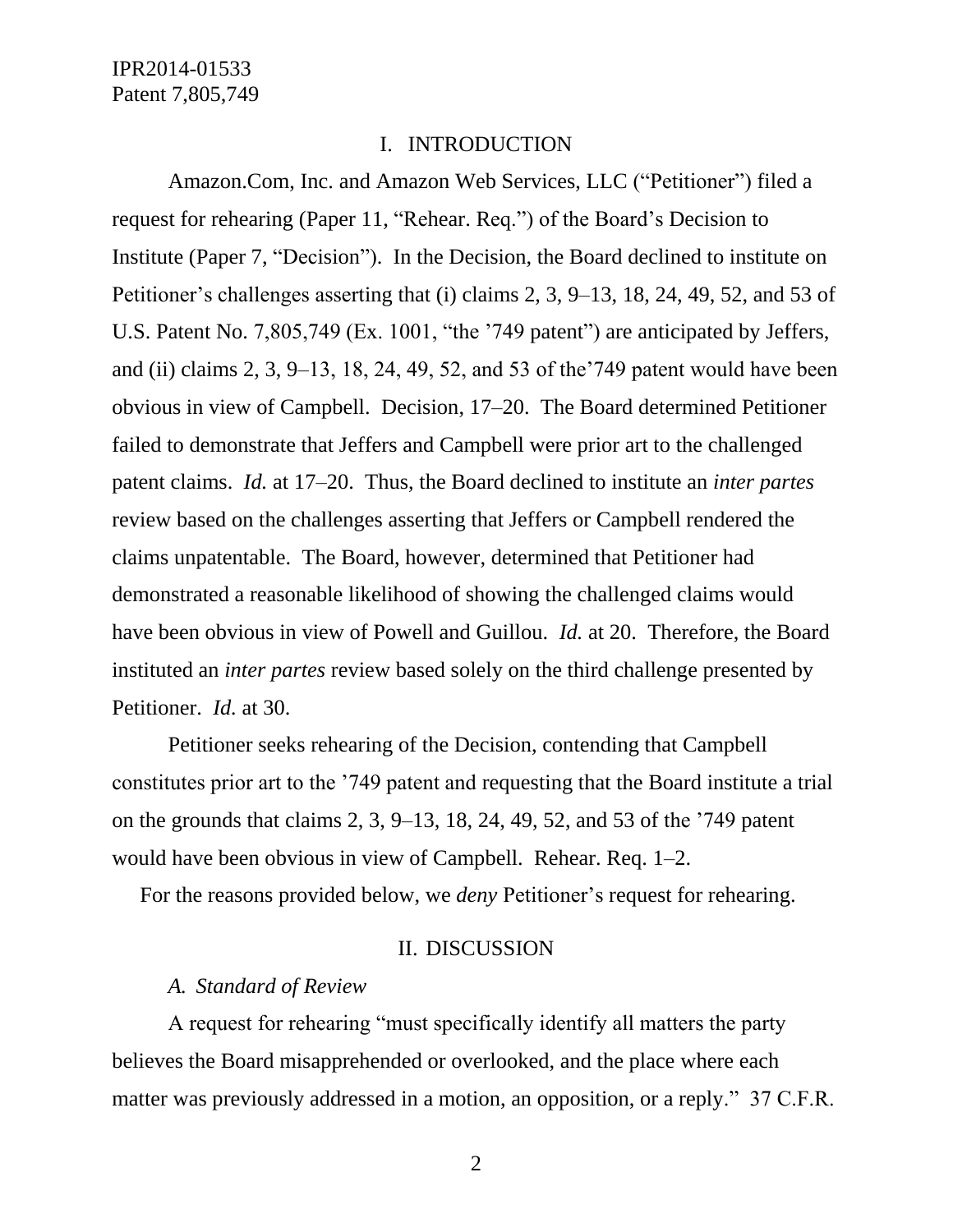§ 42.71(d). The party challenging a decision bears the burden of showing the decision should be modified. *Id.* When rehearing a decision on a petition, a panel will review the decision for an abuse of discretion. 37 C.F.R. § 42.71(c).

## *B. Petitioner's Position*

Petitioner argues that Campbell is entitled to a priority date of March 31, 1980 by virtue of its priority claim to an earlier-filed U.S. application. Rehear. Req. 3 (citing Petition (Paper 1), 15–16). The Petition states

*Campbell (Ex. 1006)* was filed as a PCT application on March 31, 1981, published as WO81/02961 on October 15, 1981, and *claims priority to a U.S. application filed on March 31, 1980 (Ex. 1007)*. Accordingly, Campbell constitutes prior art regardless of whether the claims are entitled to a 1987 or 1981 priority date.

*Id.* According to Petitioner, Campbell issued on August 20, 1985 and claims priority to two earlier-filed U.S. applications: (1) a parent application filed on November 27, 1981; and (2) a grandparent application filed on March 31, 1980 ("the 1980 grandparent application"). Rehear. Req. 3 (citing Ex. 1006, 1). Petitioner notes that the November 27, 1981 parent application was a continuationin-part of the 1980 grandparent application, and that Campbell was also filed as a PCT application and published as WO81/02961 ("WO '961"). *Id.* Petitioner explains that any subject matter disclosed in Campbell's continuation-in-part application is entitled to the § 102(e) date of the priority application (i.e., the 1980 grandparent application). Rehear. Req. 4 (citing *In re Lund*, 376 F.2d 982, 988 (C.C.P.A. 1967)). Petitioner contends that in its Petition it stated "Campbell (Ex. 1006) . . . claims priority to a U.S. application filed on March 31, 1980," and therefore, Campbell constitutes prior art. *Id.* at 5 (citing Petition, 15–16.)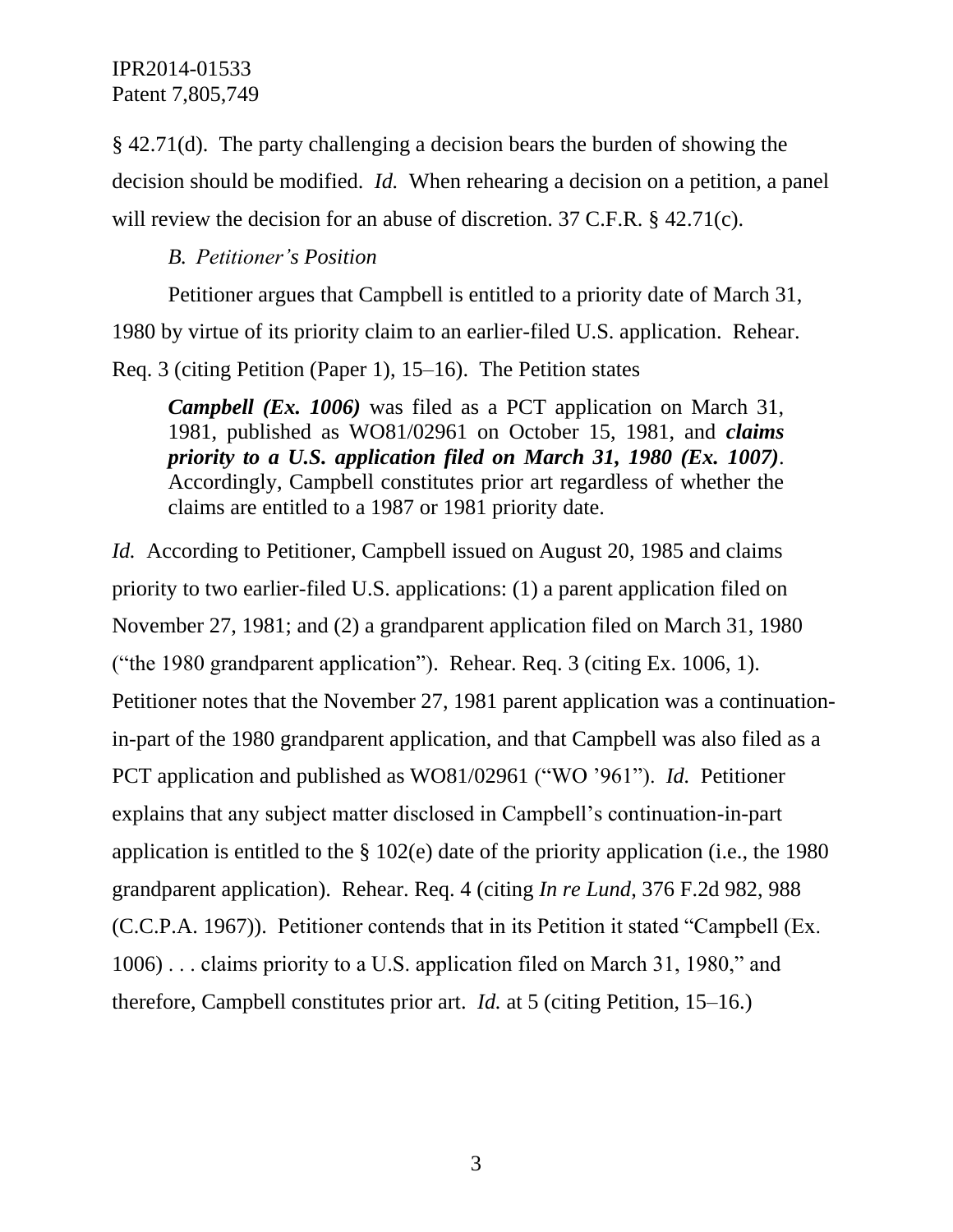Petitioner then argues that Patent Owner misled the Board regarding the appropriate applicable law by providing an irrelevant argument that "Petitioners had not established an earlier priority date for Campbell because Petitioners did not rely on, or attach as an exhibit, the WO '961 publication." Rehear. Req. 5 (citing Paper 6, 35). According to Petitioner, WO '961 is not necessary to establish the priority claim, because Campbell derives its § 102(e) priority date from its priority claim to the earlier-filed U.S. application. *Id.* at 6 (citing Petition, 15–16; Ex. 1006, 1). Petitioner contends that the Board's reliance on Patent Owner's argument regarding WO '961 led the Board to make a decision based on an erroneous interpretation of the law. *Id.*

Petitioner also now argues that the portions of Campbell relevant to the Petition (Paper 1) were disclosed in the 1980 grandparent application. *Id.* at 9. According to Petitioner, "all of the figures and written description in the 1980 grandparent application (Ex. 1007) were carried forward and disclosed *nearly verbatim* in Figures 1–13 and columns 1–18 of Campbell (Ex. 1006)," and these were the portions of Campbell on which Petitioners primarily relied. *Id.* at 10. Petitioner reasons that the November 27, 1981 continuation-in-part application added relatively little, namely Figures 2a, 2b, and 14–17, as well as the accompanying description in the specification (approximately four columns). *Id.* (citing Ex. 1006, 18:50–22:25). Petitioner concludes that the additional disclosures in the CIP application (i.e., the November 27, 1981 parent application) are not necessary for a determination that Campbell is prior art and invalidates the claims of the '749 patent. *Id.* 

Petitioner further argues that it understood from the prosecution history that the Patent Owner agreed that the relevant portions of Campbell are entitled to a

4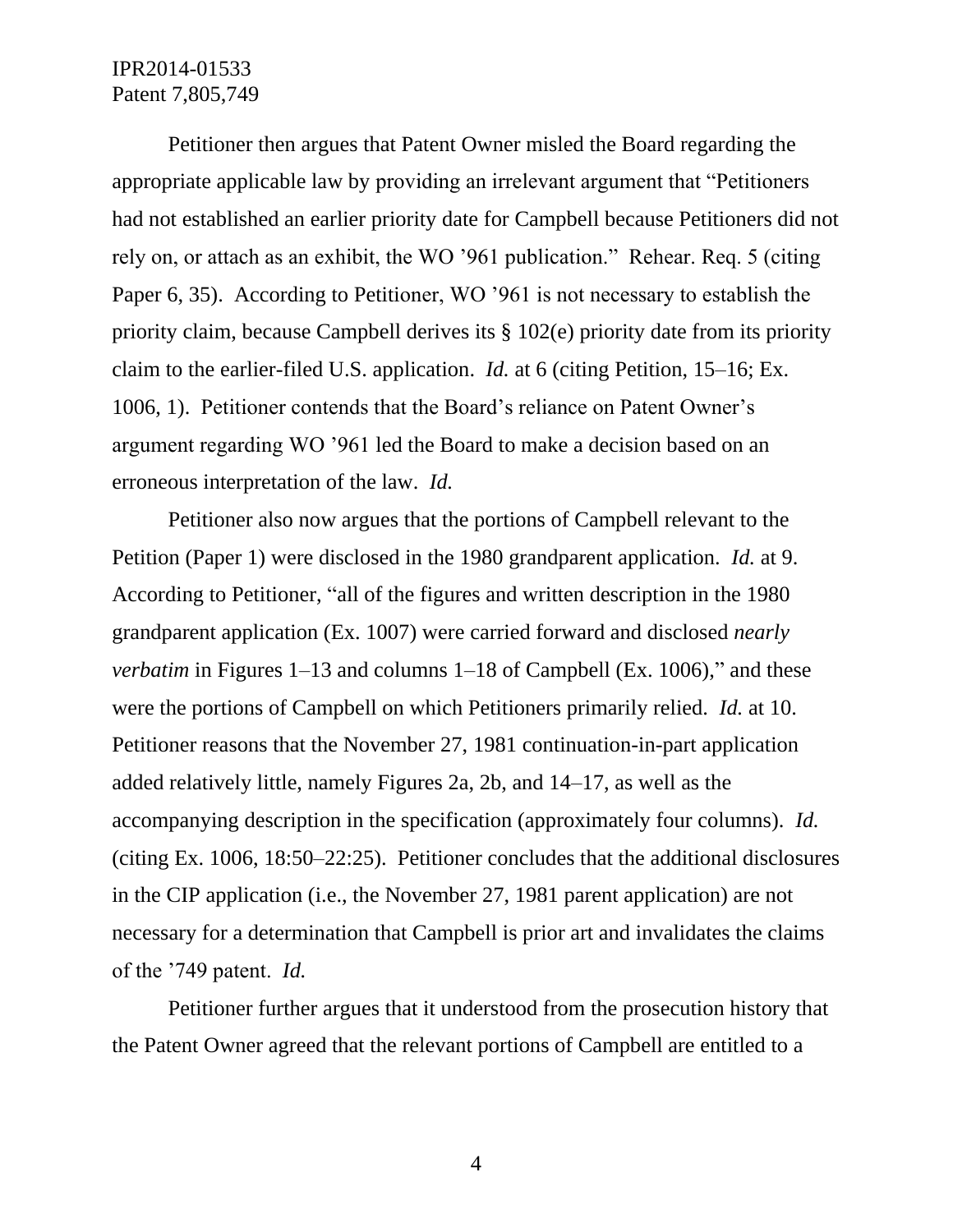§ 102(e) date of March 31, 1980. *Id.* at 12. Petitioners argues it had no reason to believe that the status of Campbell as § 102(e) prior art was in dispute, and therefore, did not provide a detailed, line-by-line comparison of Campbell and the 1980 grandparent application. *Id.* According to Petitioner, this issue has long been resolved, and Patent Owner's arguments regarding Campbell's priority date are unfounded. *Id.* at 12–13. Therefore, Petitioner believes the Board overlooked evidence submitted with the Petitioner, which established that the relevant portions of Campbell are entitled to a priority date under § 102(e) of March 31, 1980. *Id.* at 14.

#### *C. Analysis*

A claim in a patent application is entitled to the benefit of the filing date of an earlier filed, related application if it meets the requirements of 35 U.S.C. § 120. *Hollmer v. Harari*, 681 F.3d 1351, 1355 (Fed. Cir. 2012); 35 U.S.C. § 120. Such requirements include, *inter alia*, that: (1) the written description of the earlier filed application provides support for the claim as of its earlier filing date, as required under35 U.S.C. § 112; and (2) the later application "contains or is amended to contain a specific reference to the earlier filed application." 35 U.S.C. § 120; *In re NTP, Inc*., 654 F.3d 1268, 1277 (Fed. Cir. 2011); *PowerOasis, Inc. v. T-Mobile USA, Inc.*, 522 F.3d 1299, 1306 (Fed. Cir. 2008). In relation to (1), as stated by the Federal Circuit, "if any application in the priority chain fails to make the requisite disclosure of subject matter [under § 112], the later-filed application is not entitled to the benefit of the filing date of applications preceding the break in the priority chain." *Hollmer*, 681 F.3d at 1355; *see also Augustine Med., Inc. v. Gaymar Indus., Inc.,* 181 F.3d 1291, 1302–03 (Fed.Cir.1999) ("Different claims of [a CIP] application may therefore receive different effective filing dates. . . . Subject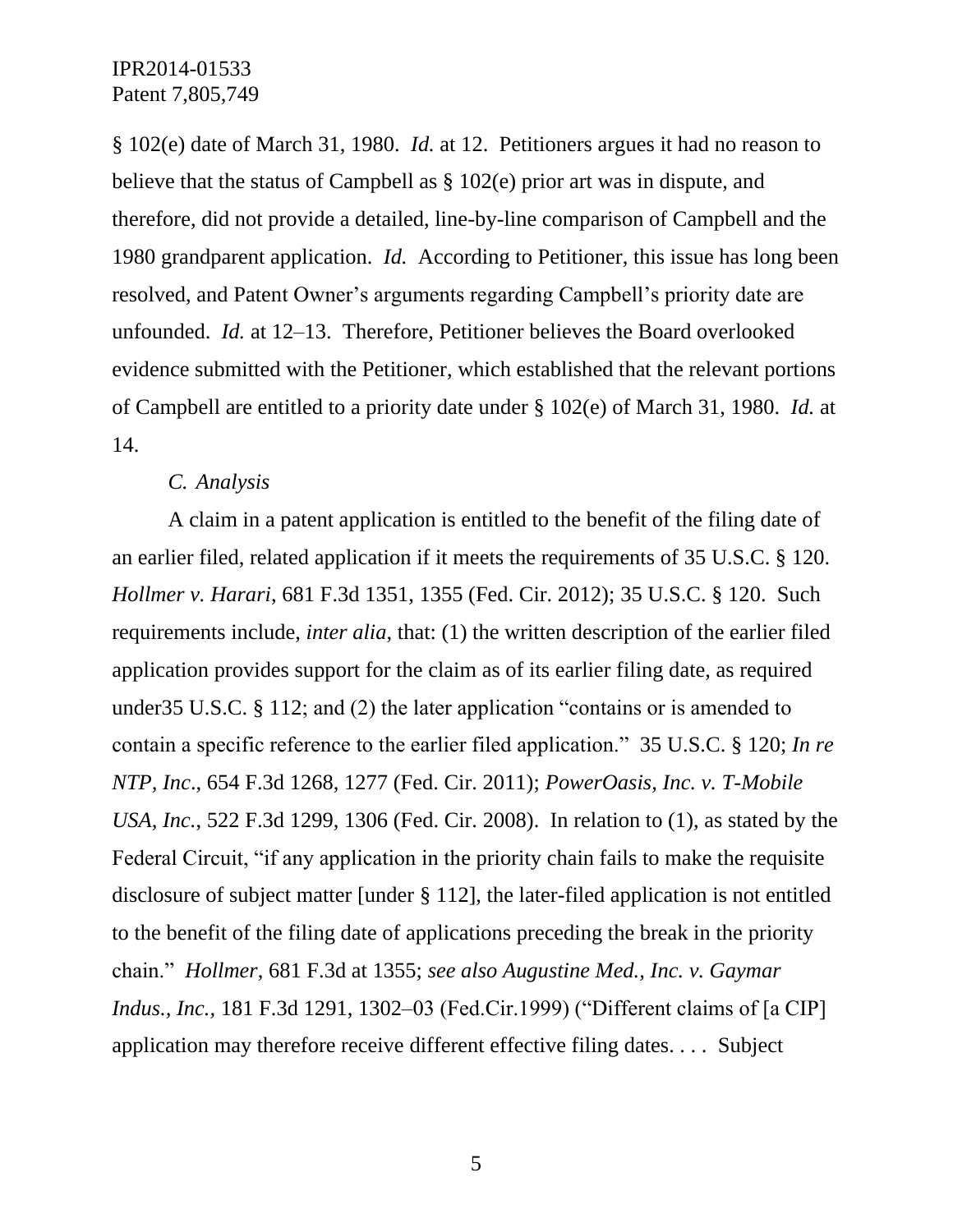$\overline{a}$ 

matter that arises for the first time in [a] CIP application does not receive the benefit of the filing date of the parent application.").

In an *inter partes* review, the burden is on the petitioner to show the sufficiency of a petition and to demonstrate a reasonable likelihood that it would prevail on a ground of unpatentability. 35 U.S.C. § 314(a); *see* 37 CFR §§ 42.22(a)(2), 42.104(b)(5). With respect to entitlement to any earlier effective priority date, a party must identify, specifically, the disclosure in ancestral applications "that do not share the same disclosure," and which allegedly show § 112 support for the relied upon priority date. *See, e.g.*, *Polaris Wireless, Inc. v. TruePosition, Inc*., Case IPR2013-00323, slip. op. at 29 (PTAB Nov. 15, 2013) (Paper 9). Thus, the burden is on Petitioner to demonstrate that there is no break in a patent's priority chain and the patent is entitled to a specific priority date. Although Petitioner argues that it had no reason to expect Patent Owner to dispute Campbell's entitlement to a March 31, 1980 priority date,<sup>1</sup> Petitioner admits it did not develop the evidence that the 1980 grandparent application supported the portions of the November 27, 1981 continuation-in-part application that are relied upon by Petitioner. Rehear. Req. 12. Petitioner should not expect the Board to search the record and cull together the evidence necessary to support Petitioner's arguments. *Cf.,DeSilva v. DiLeonardi*, 181 F.3d 865, 866-67 (7th Cir. 1999) ("A brief must make all arguments accessible to the judges, rather than ask them to play archeologist with the record.").

6

<sup>1</sup> Contrary to Petitioner's argument (Rehear. Req. 12), during prosecution of the application that issued as the '749 patent, Patent Owner did contest Campbell's entitlement to a March 31, 1980 priority date and protested the Examiner's application of Campbell as prior art. *See* Ex. 1003, 688–689. Therefore, the prosecution history provides no refuge for failing to address the issue squarely in the Petition.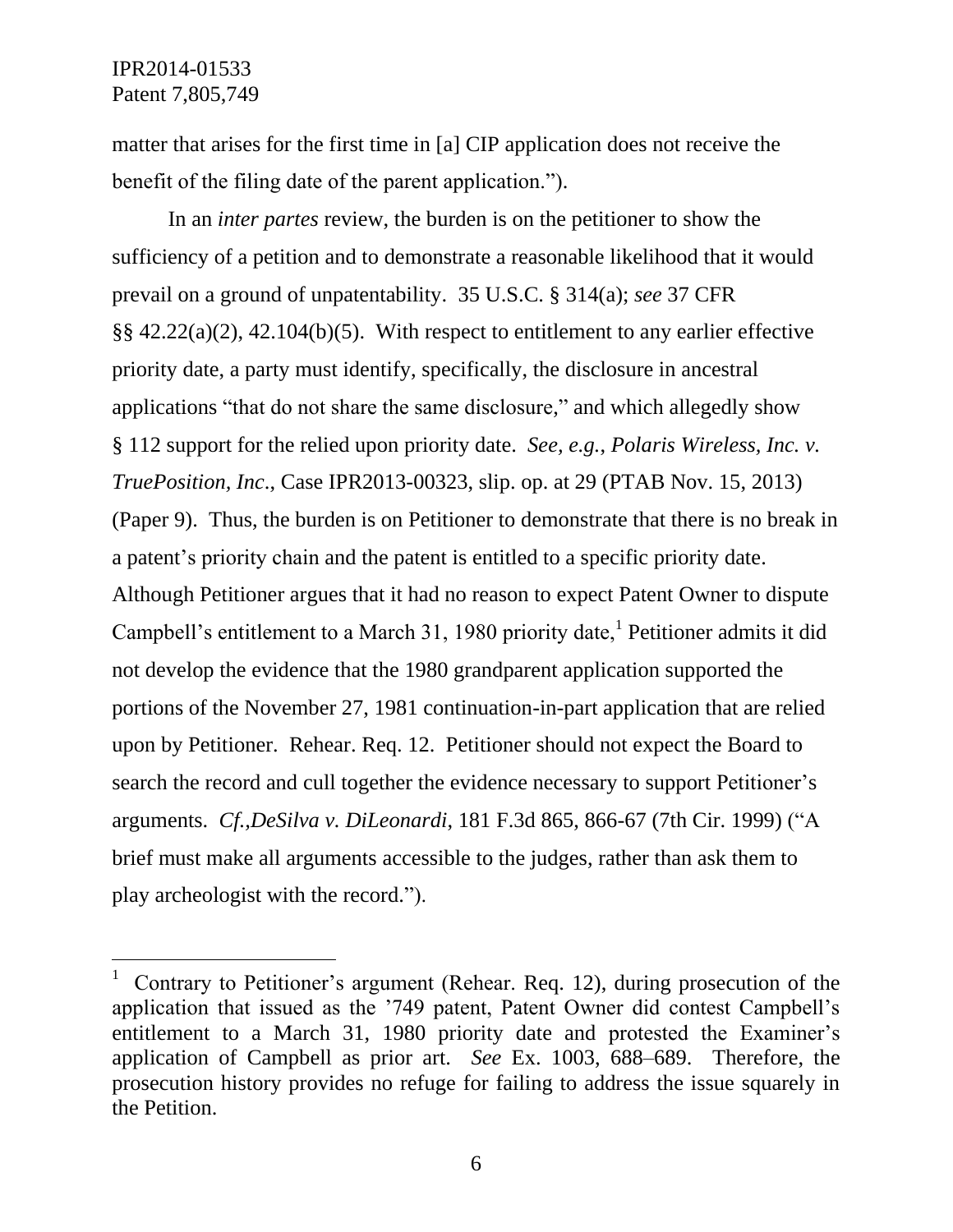Furthermore, a request for rehearing is not an opportunity to expand on evidence and arguments not presented, or to mend gaps in the evidence relied on in the Petition, nor is a request for rehearing a supplemental petition. The Petition, itself, must identify "specific portions of the evidence that support the challenge." 37 C.F.R. § 42.104(b)(5). "The Board may exclude or give no weight to the evidence where a party has failed to state its relevance or to identify specific portions of the evidence that support the challenge." *Id*. Petitioner has the responsibility to identify and explain in the petition specific evidence that supports its arguments. Put simply, we could not have overlooked or misapprehended arguments or evidence that was not developed sufficiently in the Petition. Furthermore, we will not consider arguments that were not developed in the Petition.

Petitioner has not shown that the Board overlooked a matter addressed in the petition and, therefore, has not carried its burden of demonstrating an abuse of discretion in the Board's decision.

#### IV. ORDER

It is hereby ORDERED that Petitioner's request for rehearing is *denied*.

For PETITIONER:

Brenton Babcock [2BRB@knobbe.com](mailto:2BRB@knobbe.com)

Colin Heideman [2cbh@knobbe.com](mailto:2cbh@knobbe.com)

Kent Shum [2kns@knobbe.com](mailto:2kns@knobbe.com)